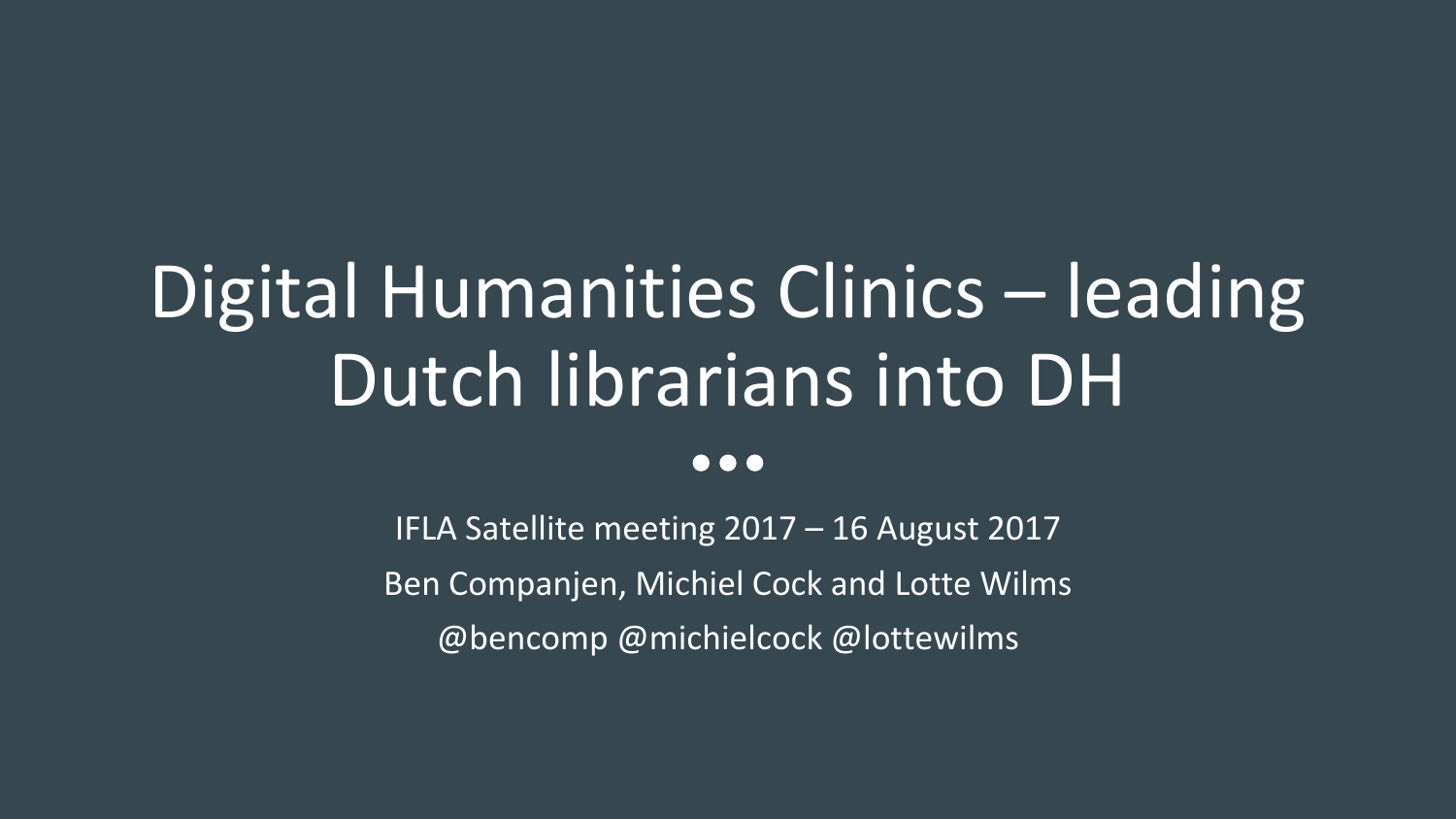#### Idea

- Interest in DH in academic libraries in the Netherlands
	- KB, National Library of the Netherlands Lotte Wilms
	- University Library Vrije Universiteit Amsterdam Michiel Cock
	- Leiden University Libraries Ben Companjen
- All working on an internal training programme
- Why not join forces?
- Supported by UKB, organisation of academic libraries in NL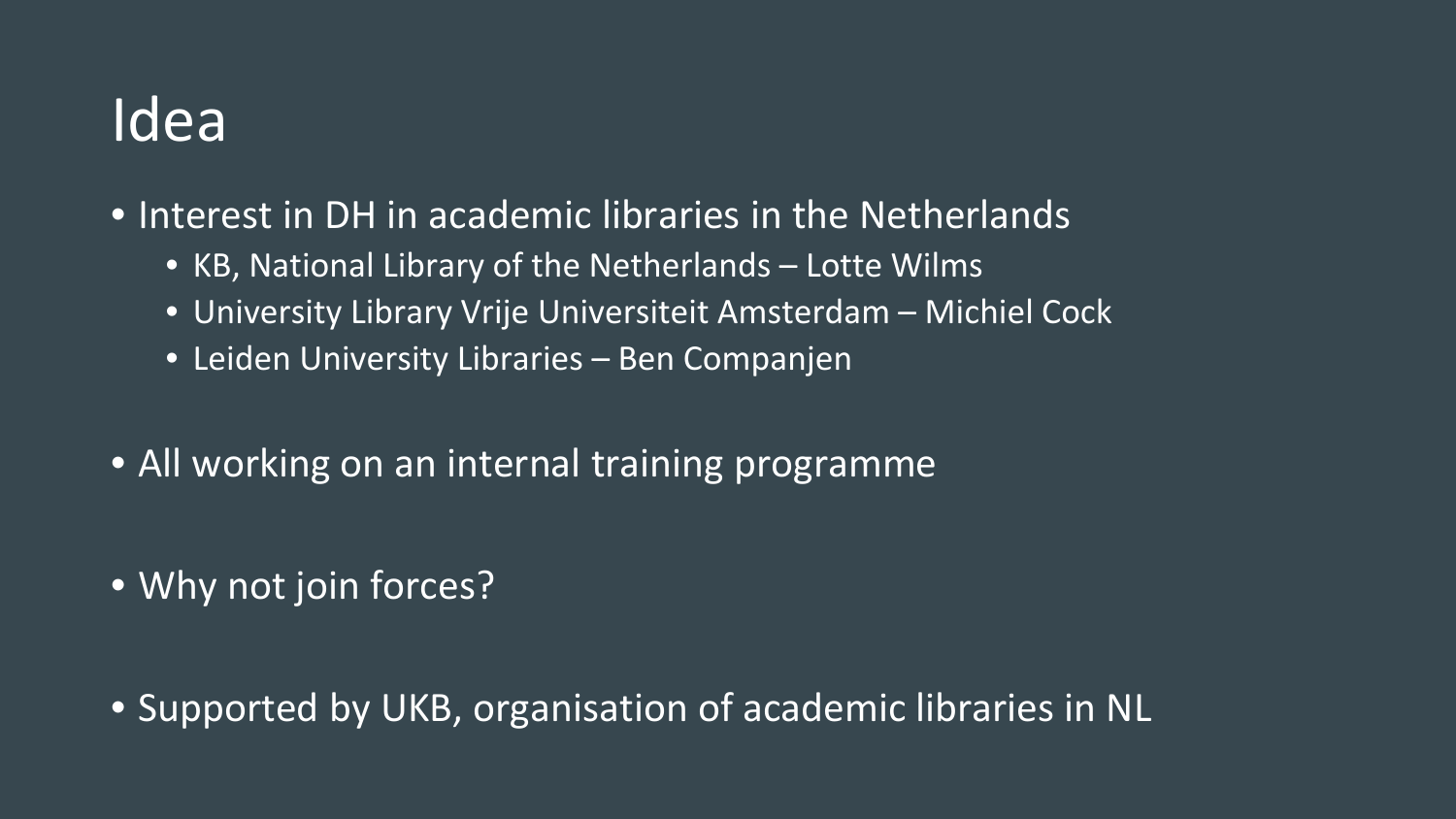### Inspiration

• Library Carpentry: <https://librarycarpentry.github.io/> •"Library Carpentry introduces you to the fundamentals of computing and provides you with a platform for further self-directed learning."

#### • Programming Historian: <http://programminghistorian.org/>

•"The Programming Historian offers novice-friendly, peer-reviewed tutorials that help humanists learn a wide range of digital tools, techniques, and workflows to facilitate their research."

•Digital Scholarship Training Programme of the BL: <http://dh2016.adho.org/abstracts/178>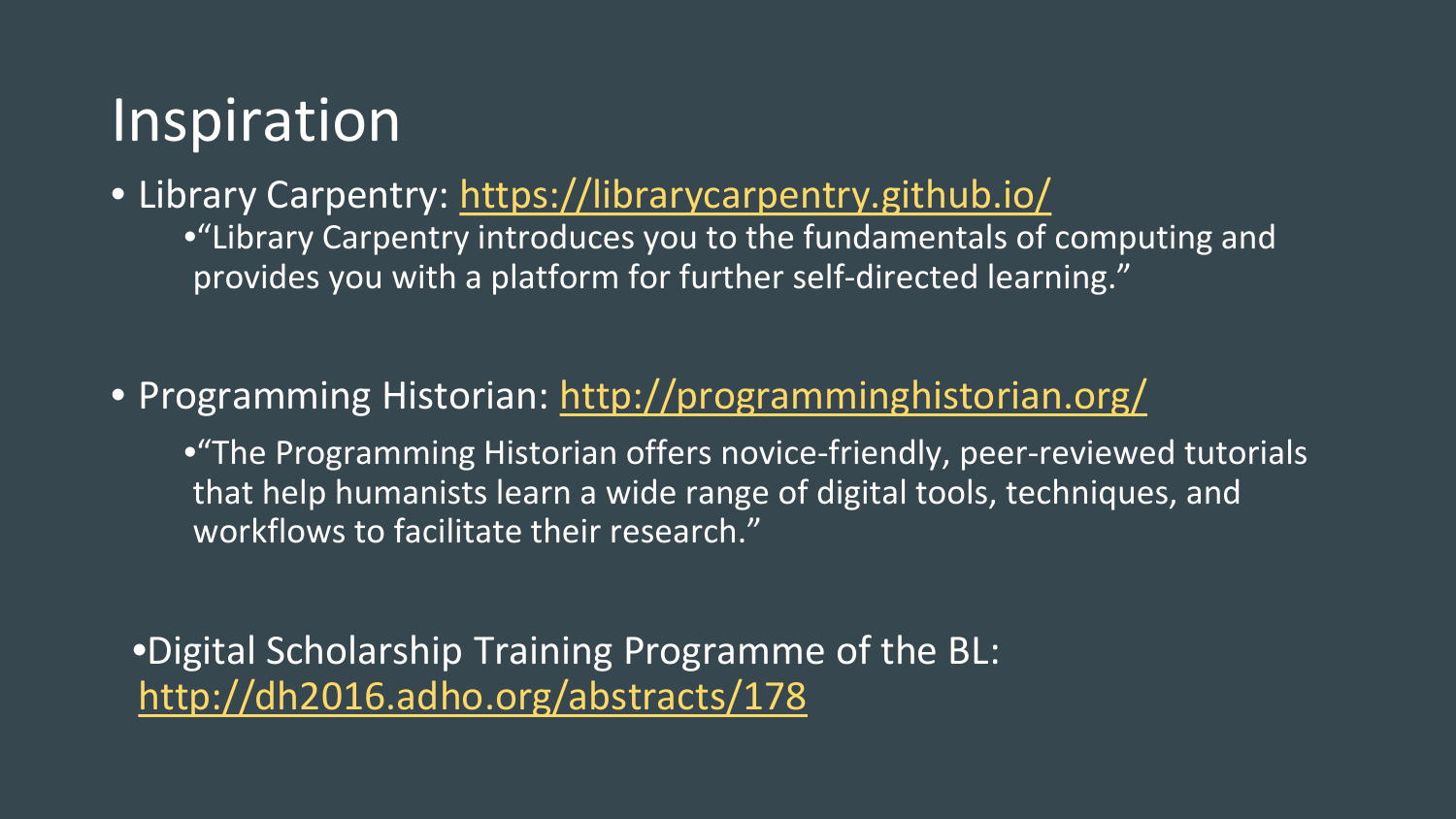#### Ambitions

Create a programme that gives librarians:

- a stepping stone into DH
- from where they can self-educate to support researchers
- and/or (semi-)automate work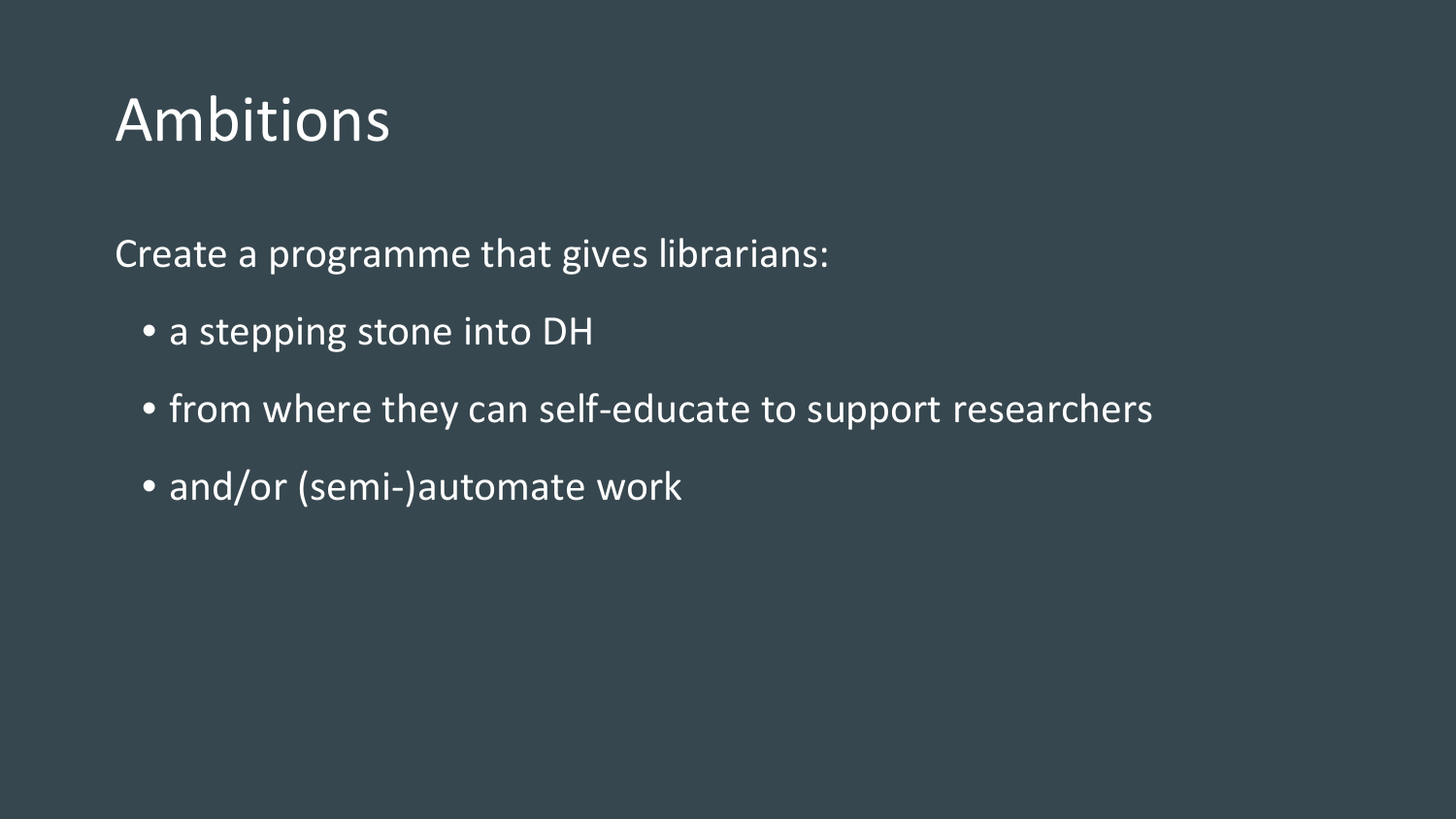#### Goals

- 1. Teach academic librarians about the basics of digital humanities
	- Introductory lectures
	- Practical workshops
- 2. Strengthen relationship between libraries and academic community
- 3. Build a knowledge network of Dutch librarians working in DH
	- University libraries
	- Archives
	- Museums
	- Research institutes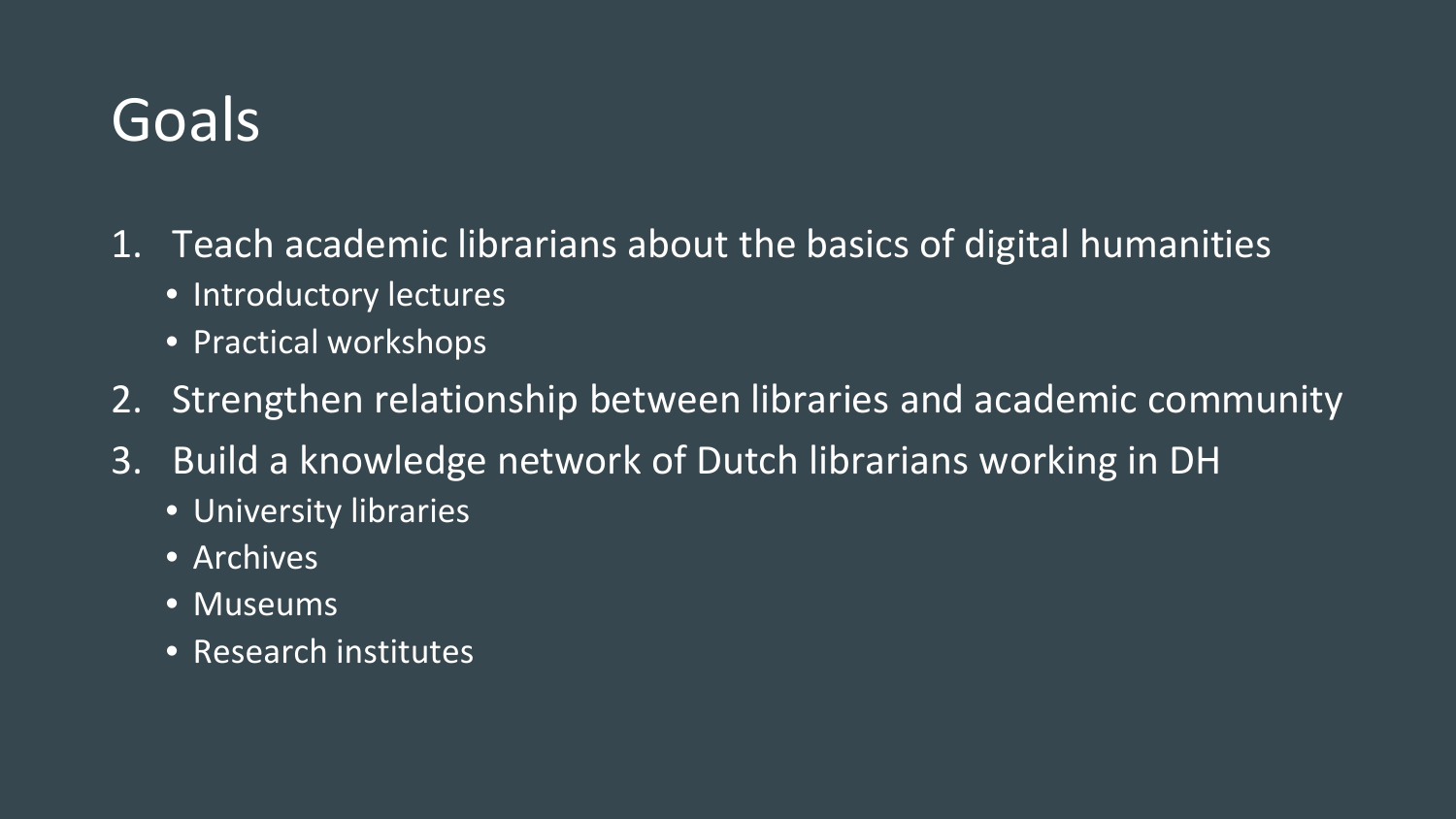#### Where to start?

#### • What does it mean to be a DH librarian? •Desk research

• Brainstorm to get list of topics to teach

- Concepts (i.e. computational thinking)
- Software (i.e. MALLET)
- Methods (i.e. topic modelling)
- Get feedback on list from research community
	- THATCamp Amsterdam

 $\rightarrow$  Teach methods, not software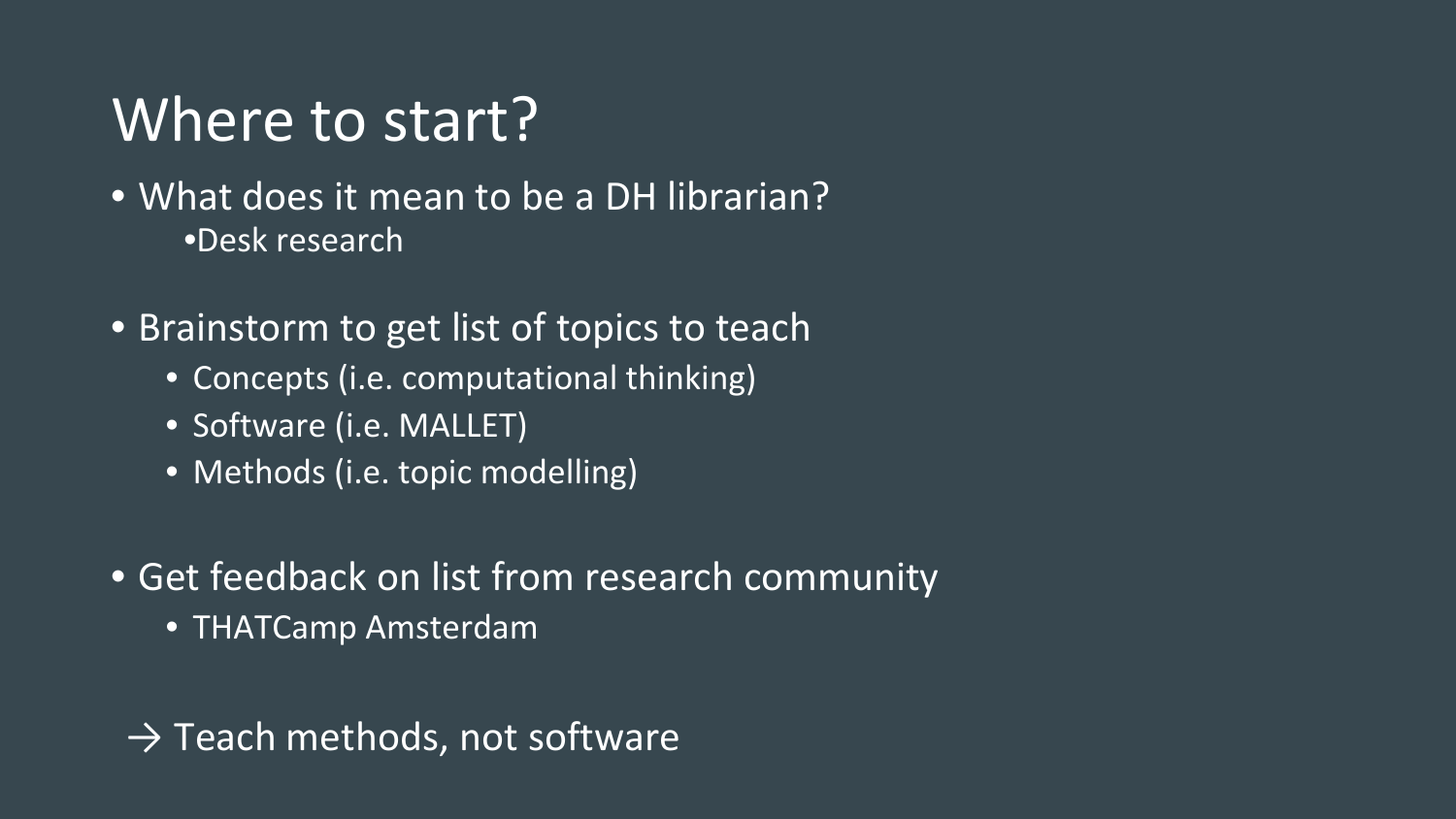### Organisation

- Organise topics according to [TaDiRah Taxonomy](http://tadirah.dariah.eu/vocab/index.php)
- Five topics selected:
	- Capture
	- Creation
	- Enrichment
	- Analysis
		- Text
		- Nontext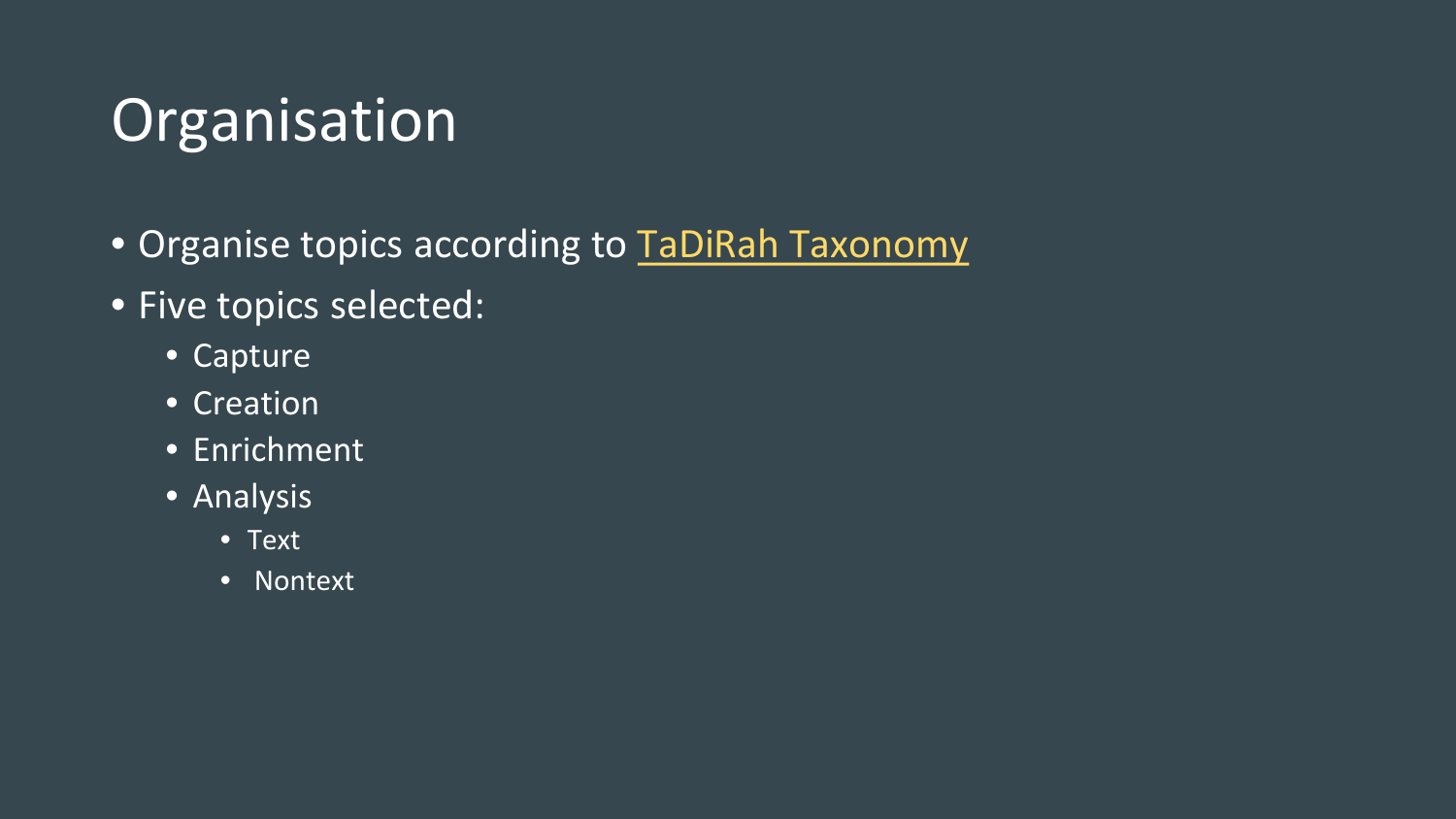#### Setup

- Five full-day training days
	- Morning: 2 lectures
	- Afternoon: practical workshop
- Lectures for 40-50 people
- Workshops for 20-30 people
- Training days three weeks apart
	- 5 September 7 November 2017
- Organised in a central location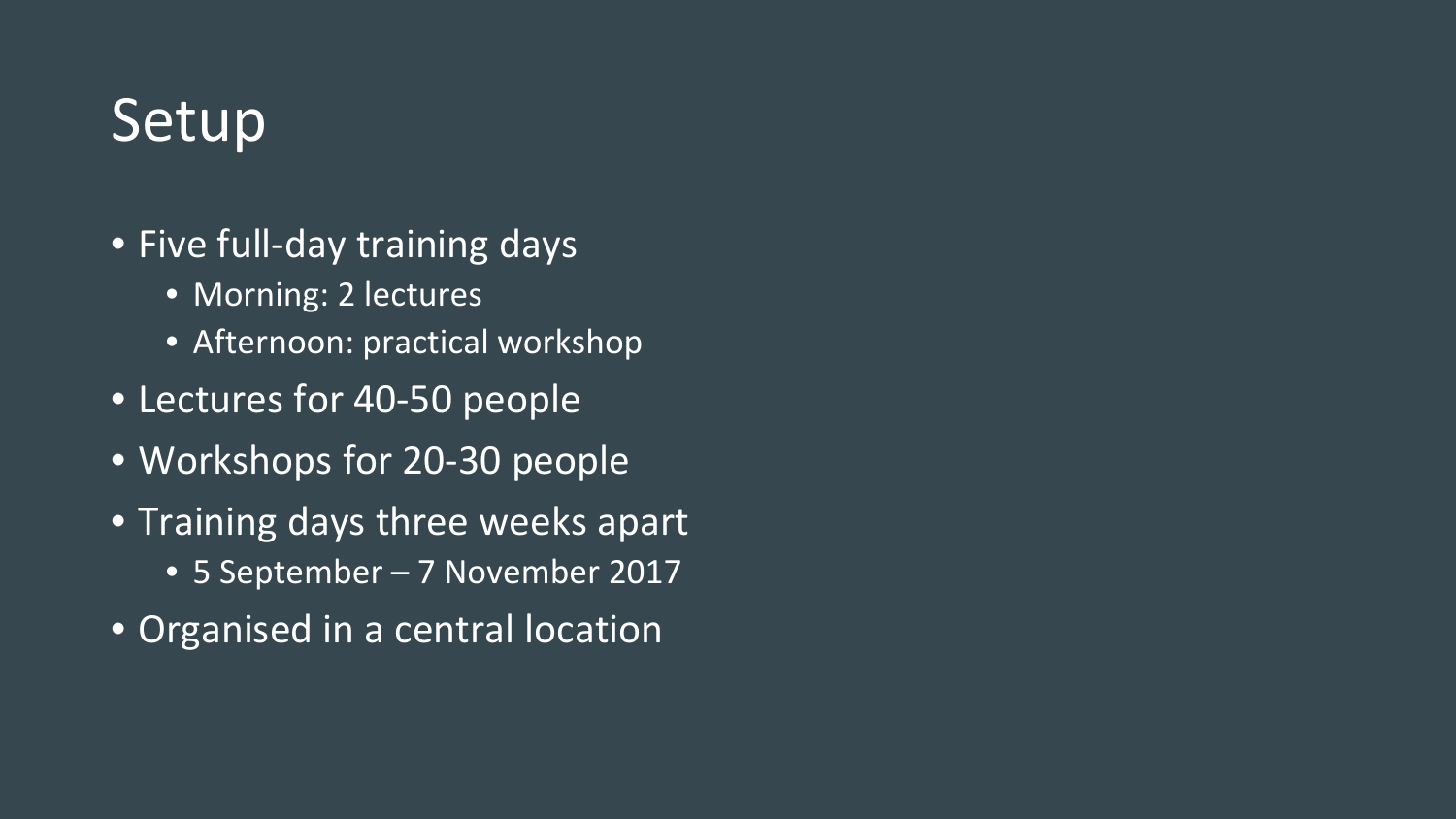#### What do librarians want?

- Get feedback from library community
- Feedback form via Google Docs
	- Short introduction to the programme
	- Per day a choice of 3 workshops
	- General questions
- 40 responses from 14 institutions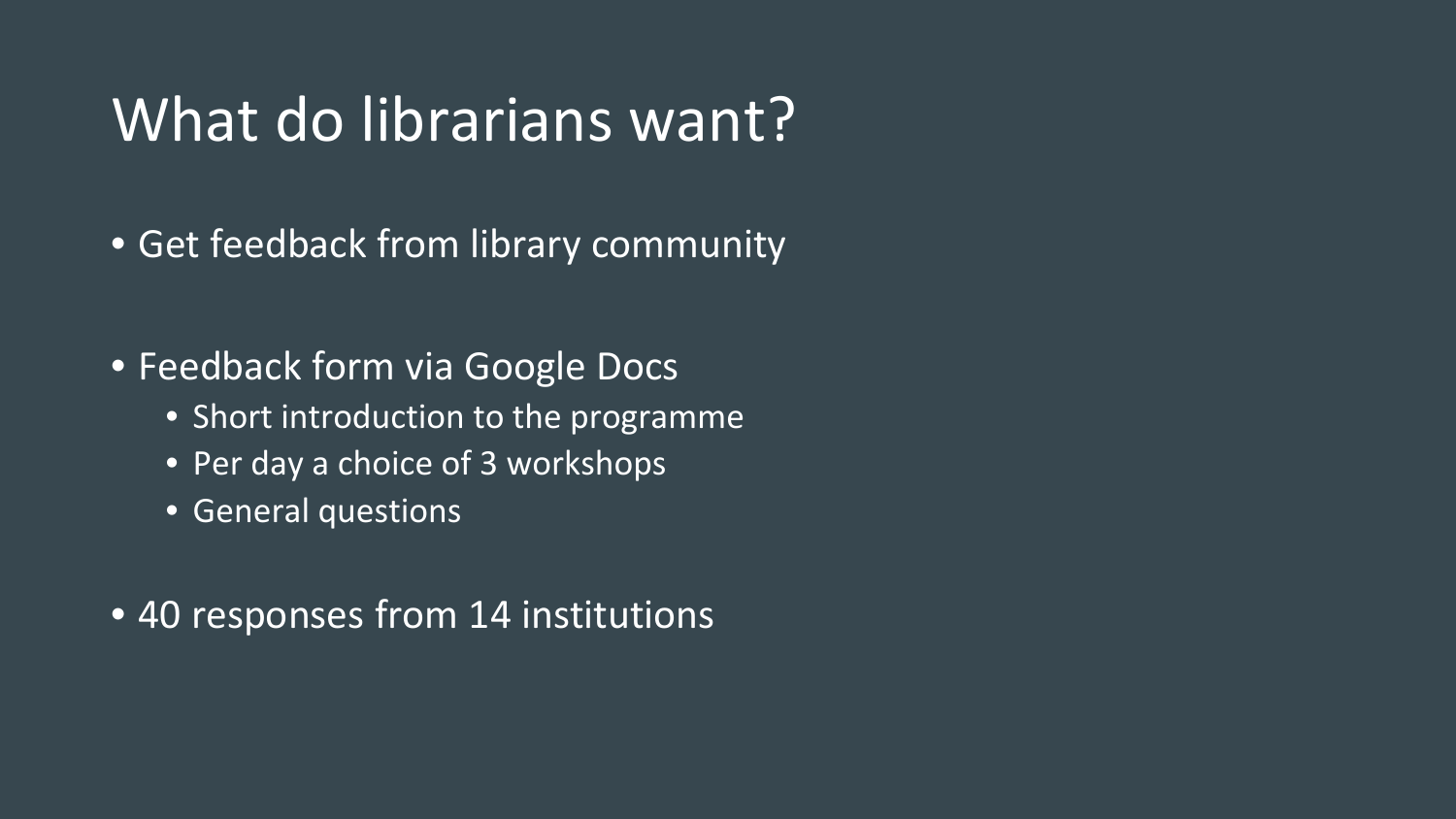#### Lecturers

• Profile for each lecture

" Is (or was) responsible for a large digitisation project and can share knowledge on processes, copyright, techniques and data formats. Added bonus would be if the person also has experience with digitisation of audio, video and objects"

- Input from CLARIAH (Dutch combination of CLARIN & DARIAH)
- Lecturers who already teach the topic to limit preparation needed
- Experts in their field
- Geographical spread
- Gender balance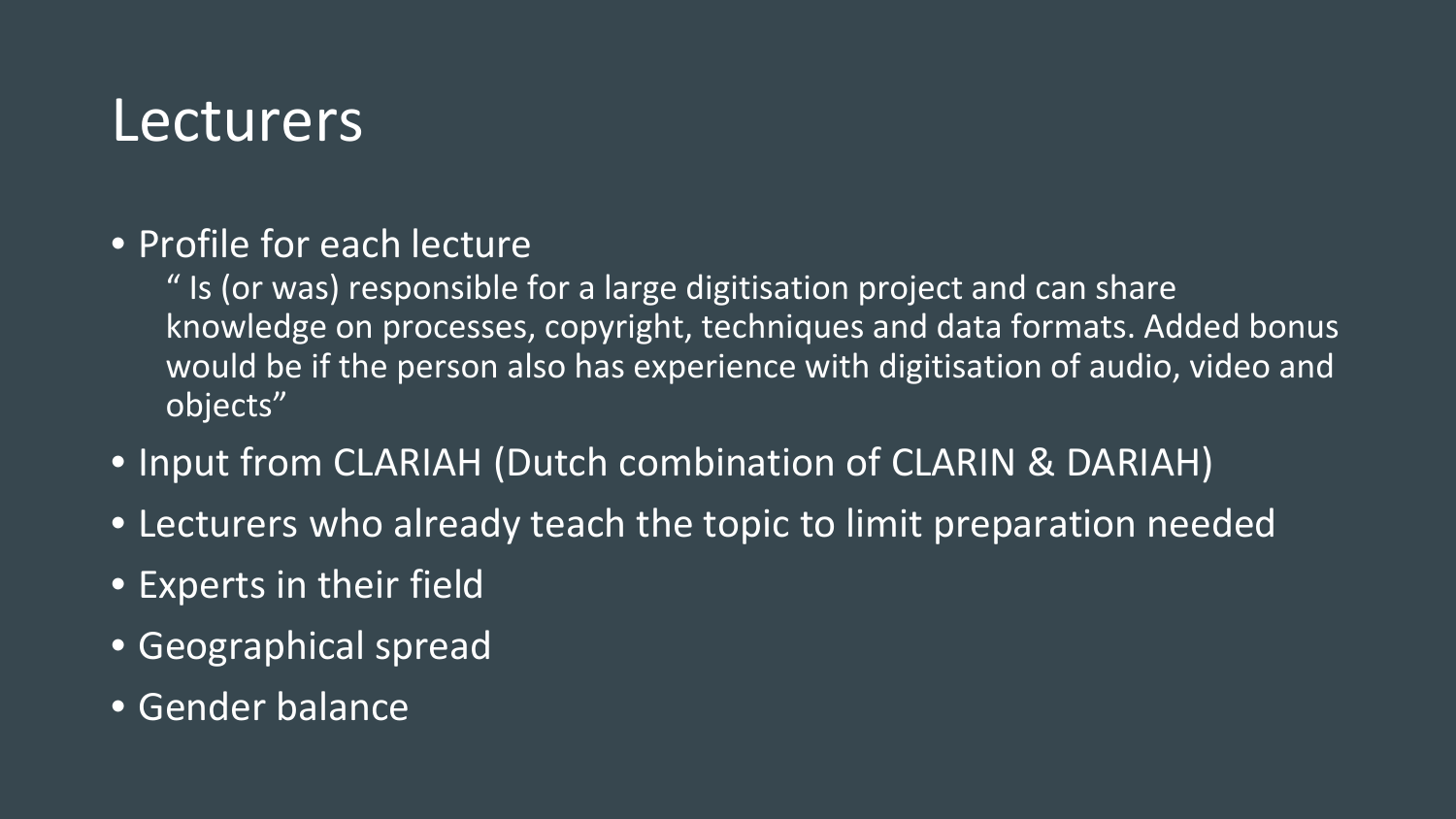#### Workshops

- Where possible use existing workshops
	- Library Carpentry
	- Programming historian
- Specific Dutch subjects:
	- •Delpher
	- •AVResearcher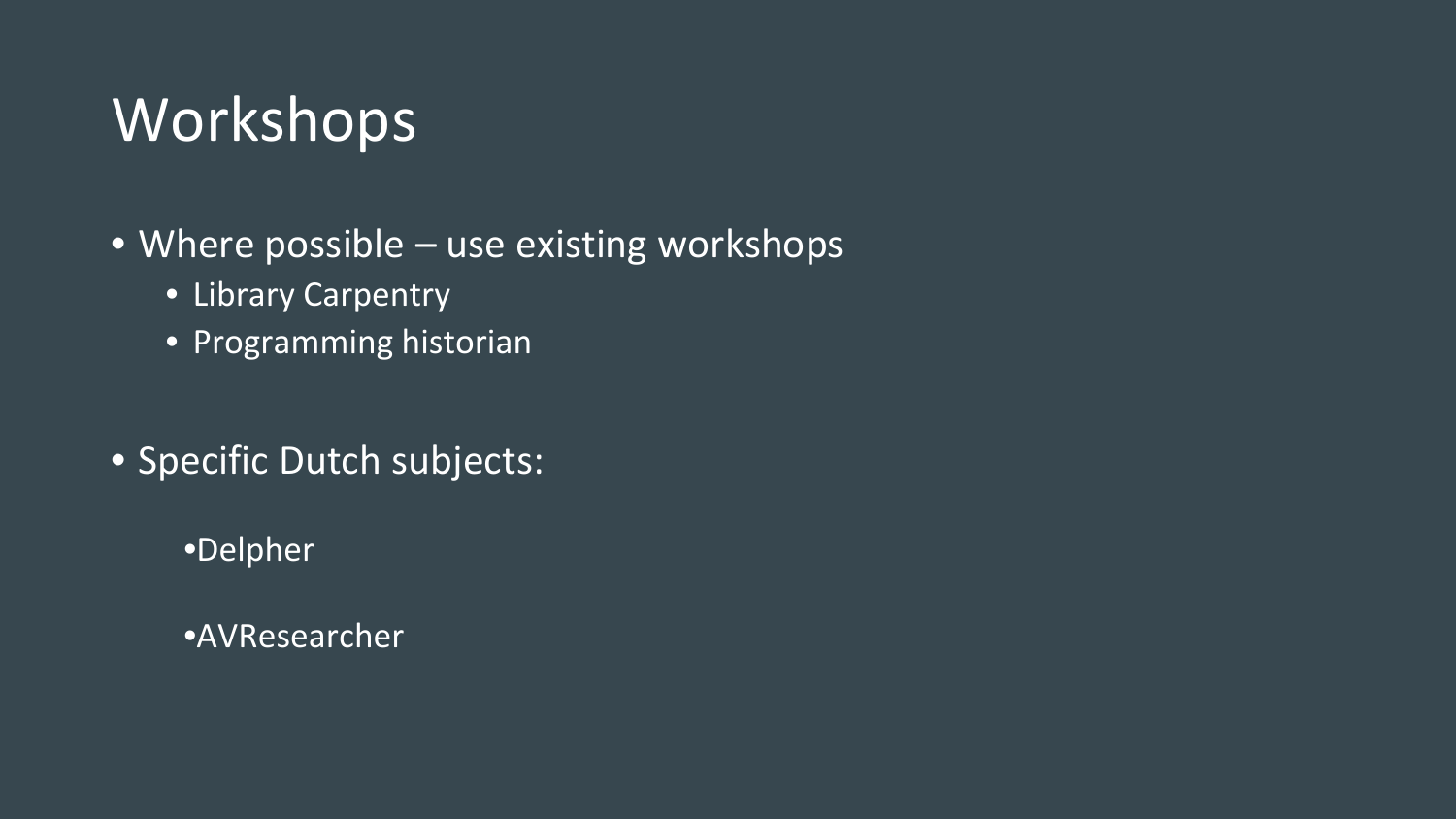### Full programme - 1

Day 1:

- Digitisation & Databases
- Workshop: SQL for Librarians

Day 2:

- Computational thinking & Code, tool and data criticism
- Workshop: Introduction to programming with Python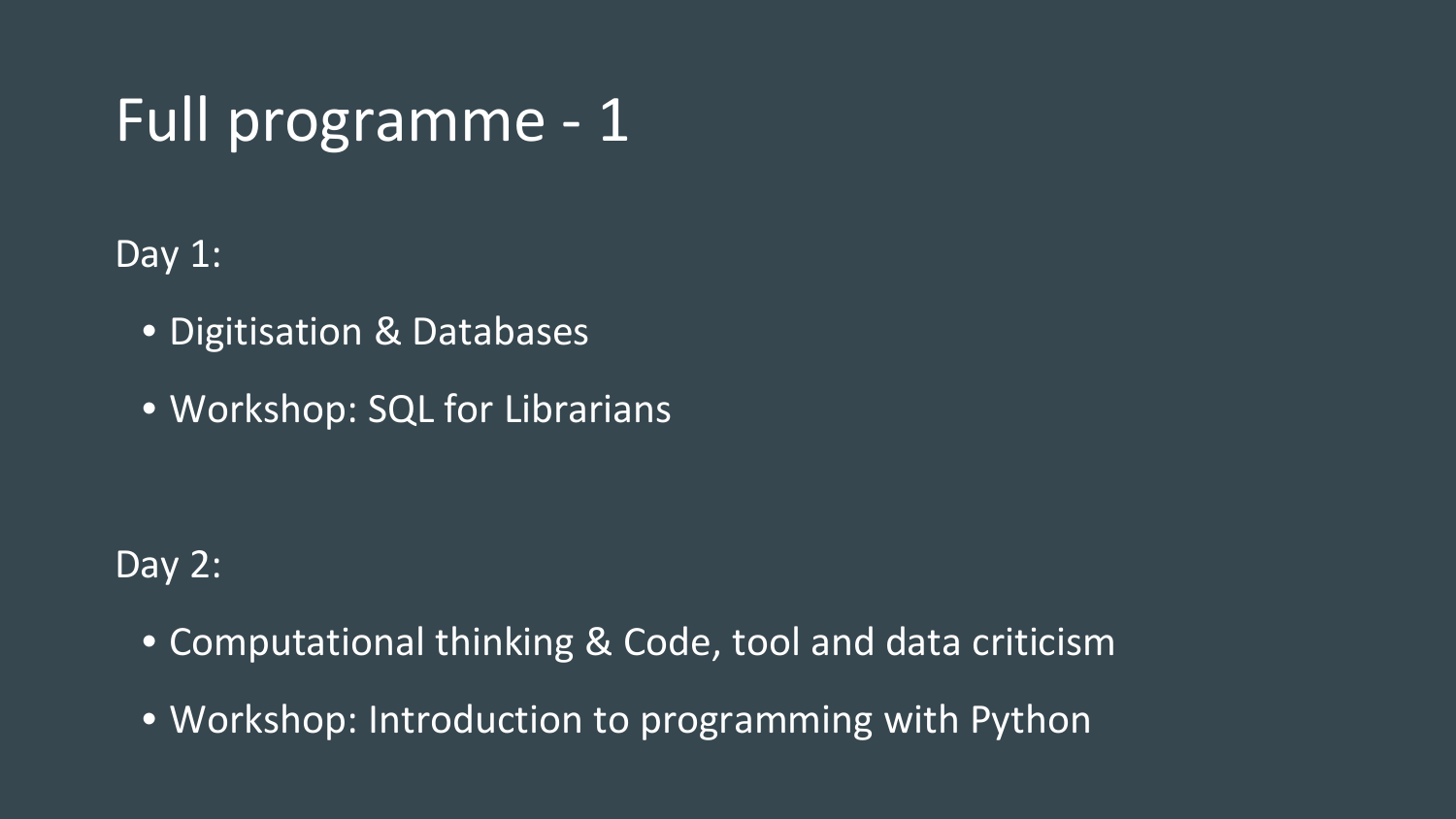## Full programme - 2

Day 3:

- Natural language processing and named entity recognition & linked data
- Workshop: Cleaning (NER) data

Day 4:

- Text analysis with historical sources & text analysis with born digital sources
- Workshop: Network analysis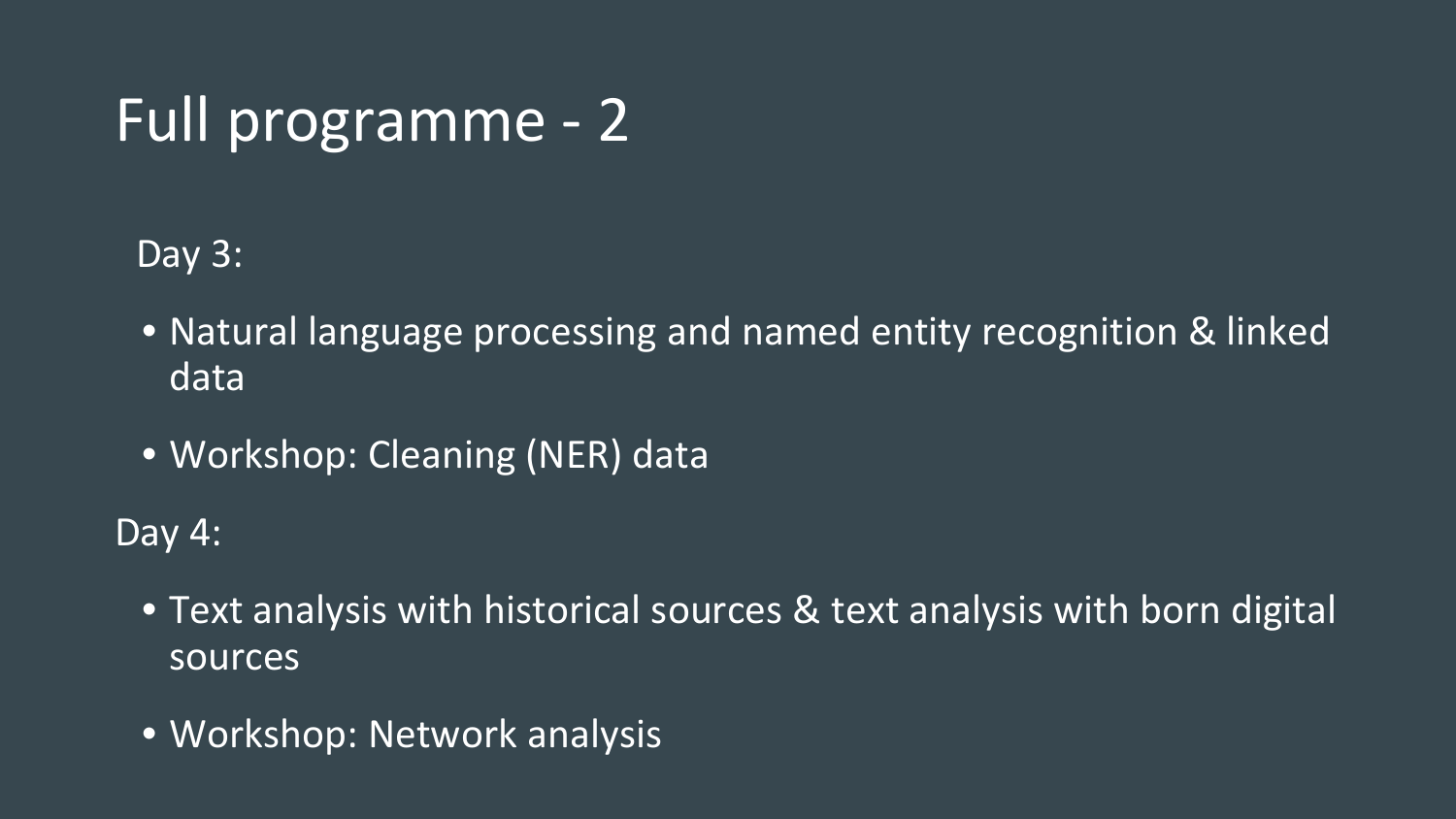### Full programme - 3

Day 5:

- Working with audiovisual material & GIS
- Workshop: Computer vision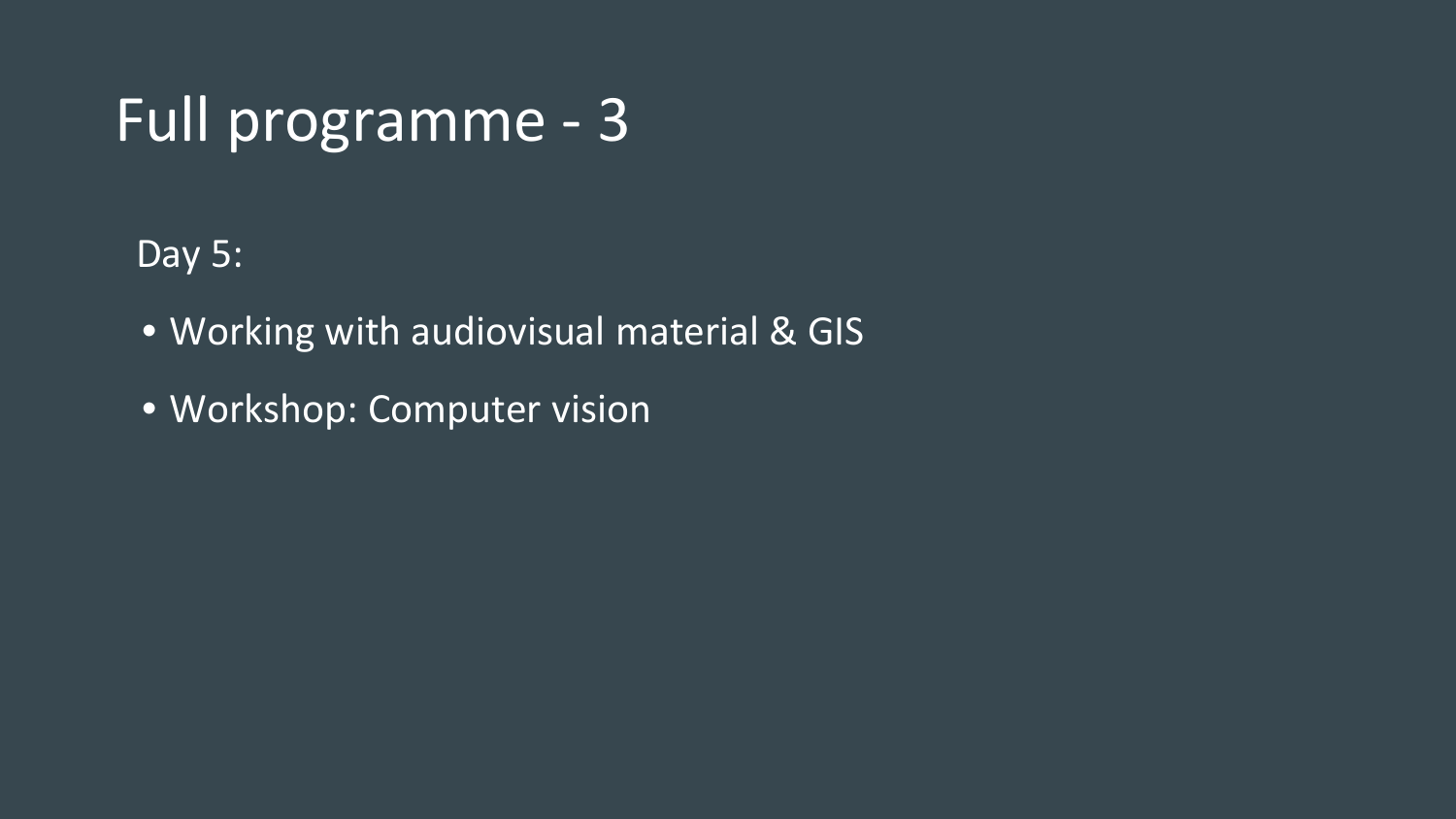### Practical side of things

- GitHub Pages
	- General information
	- Teaching materials
	- Building network (Gitter)
- Enrollment via Eventbrite
- Max. 2 people per organisation in workshops
- Day sponsors to cover catering and travel costs & gifts for speakers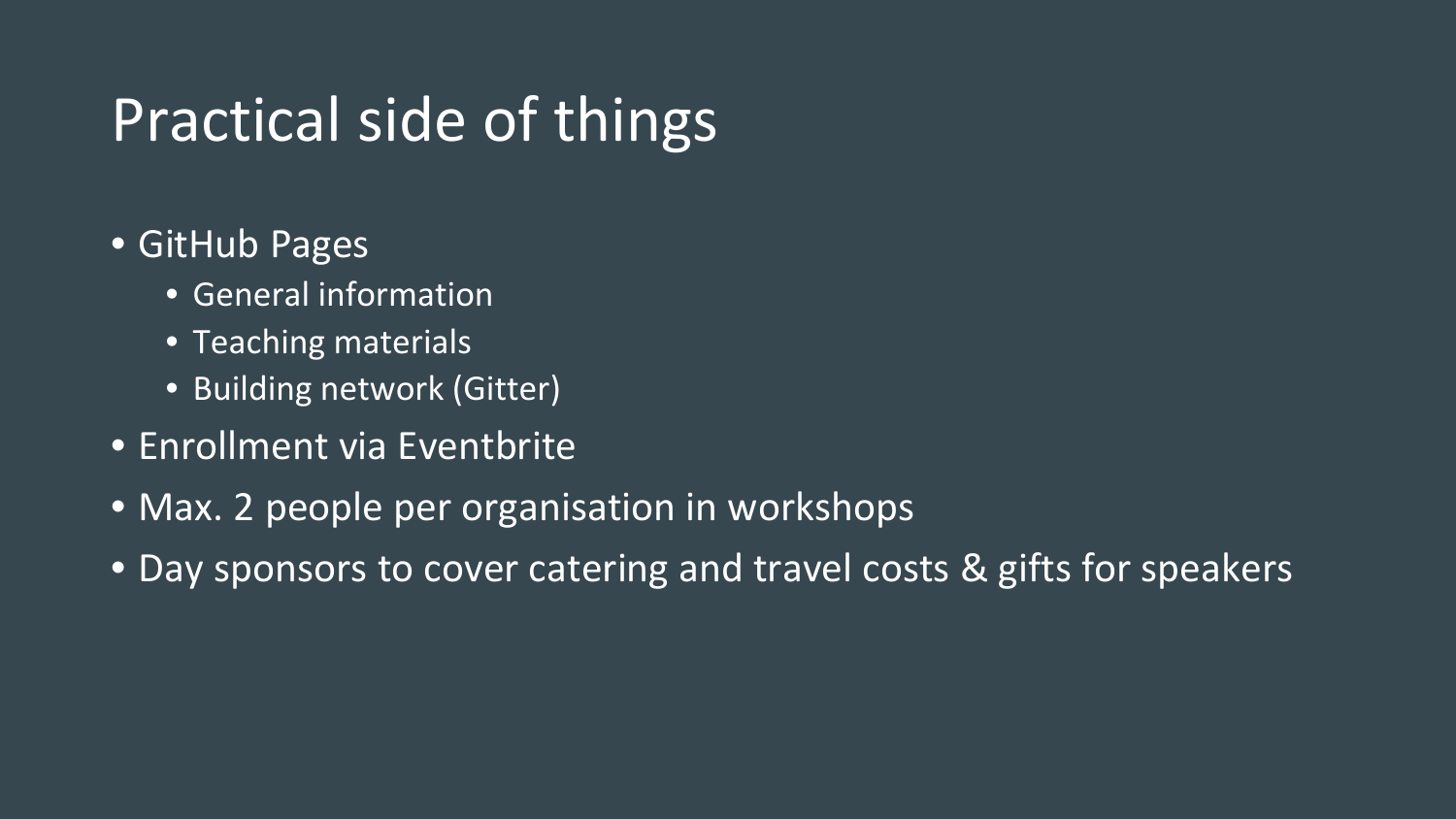#### Lessons learned

- Decide your scope
- Community involvement is easy!
- Free up time to work
- Keep talking to your community
- Try to be thorough, but do keep the speed
- Don't be too quick
- Don't be afraid to postpone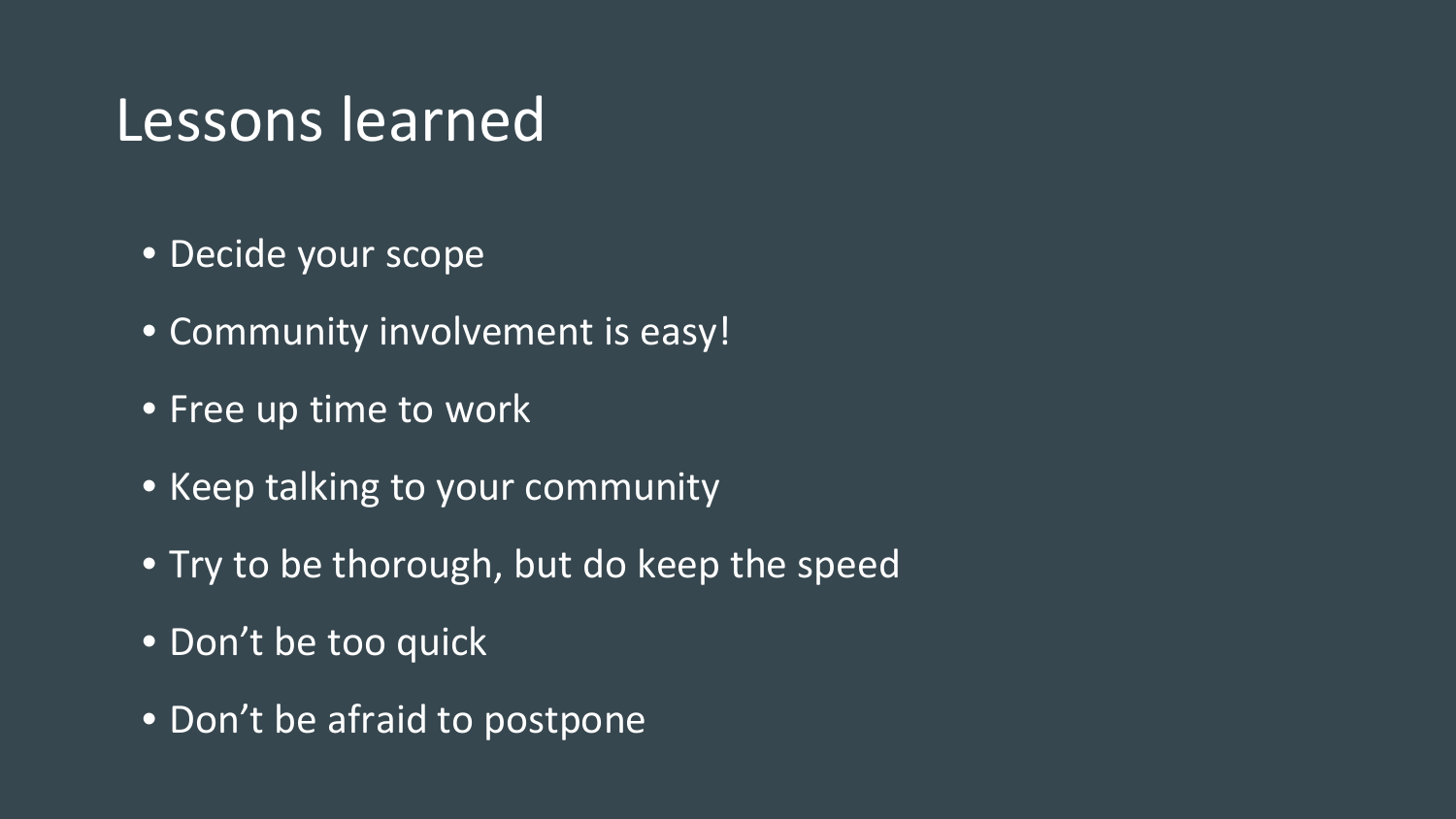#### Future

- Registration open
- Improve while we work continuous feedback from participants
- If successful, DH Project day after completion of programme
	- Formulate research question
	- Get source material
	- Clean data
	- Analyse data
	- Answer questions
	- Share results